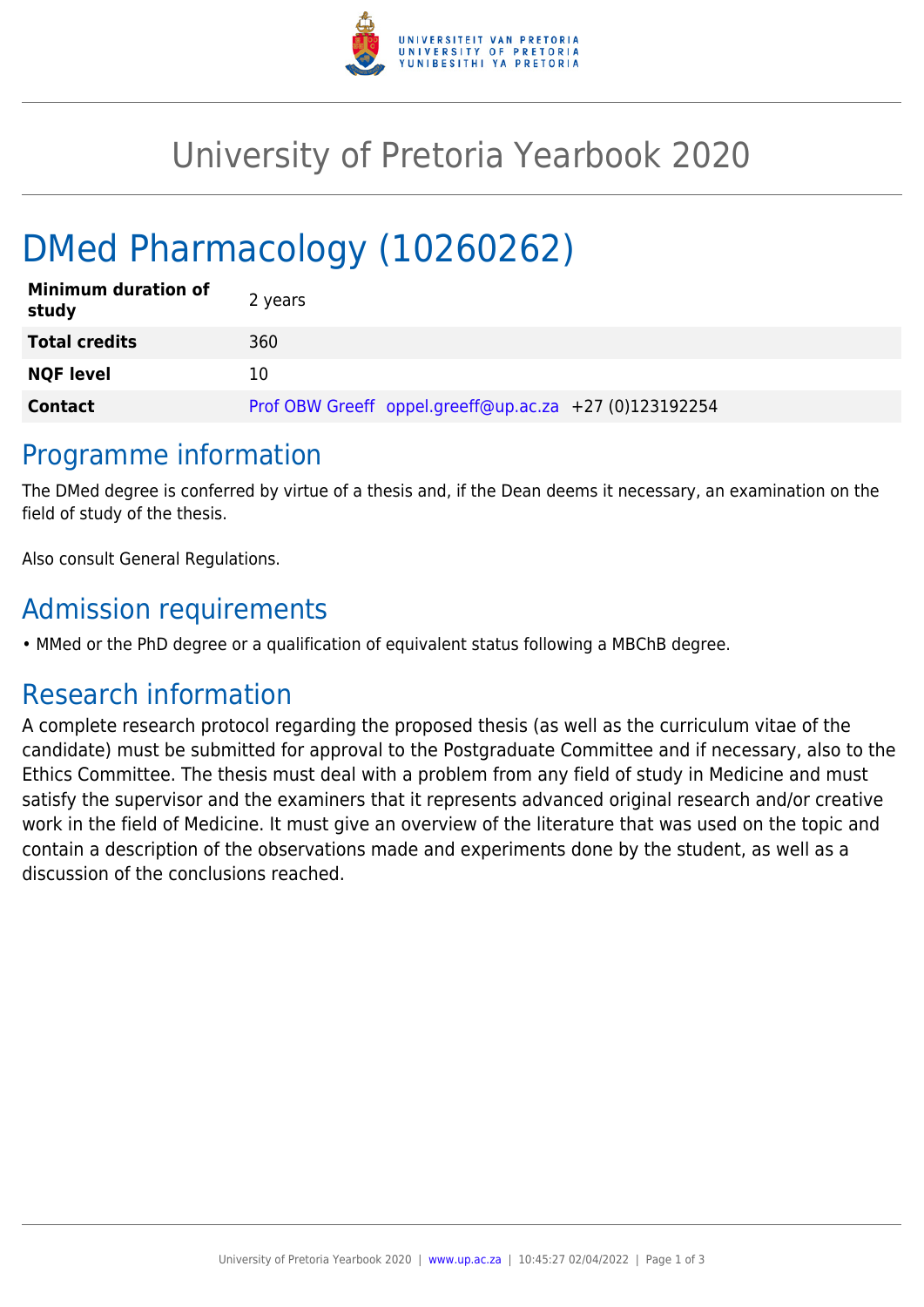

## Curriculum: Year 1

**Minimum credits: 360**

#### **Core modules**

[Thesis: Pharmacology 990](https://www.up.ac.za/faculty-of-education/yearbooks/2020/modules/view/FAR 990) (FAR 990) - Credits: 360.00